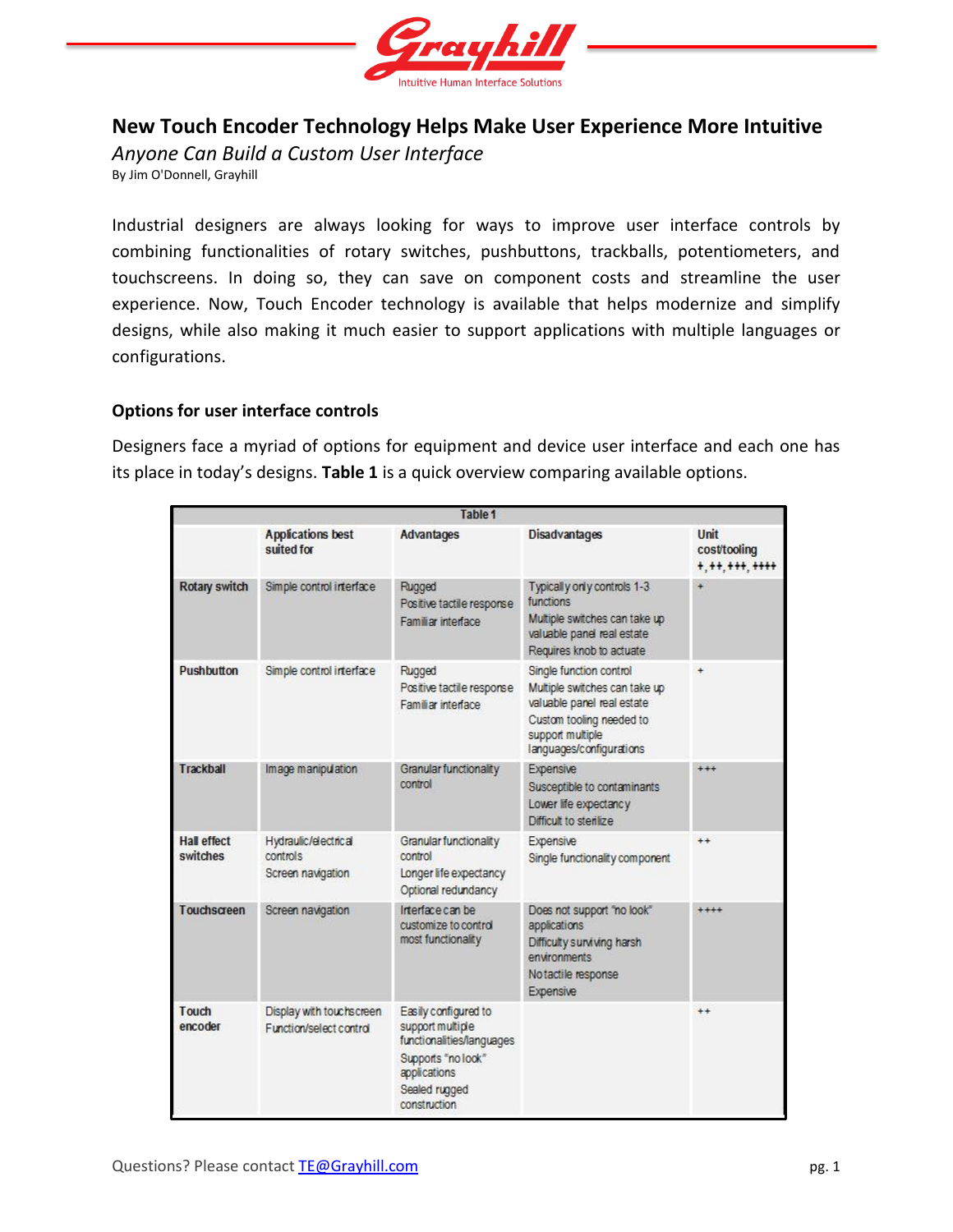

Today's sophisticated devices may have user interface panels with as many as twenty components controlling, tuning, or adjusting functions. For many devices, there is a clear

advantage to Touch Encoder technology, which shrinks the user interface footprint by combining multiple devices such as touchscreens, pushbuttons, trackballs, and switches into one product – replacing all of these components with one control. Depending upon how a designer configures the interface via the tabletbased application development software, a user could start off on a home screen, then adjust functions and tweak 3 or 5



Examples of standard widgets available to developers to customize their application

different parameters, reducing a panel switch count from up to 10 components down to one device!

# **Market trends influence interface options**

Several trends favor the use of newer user interface technology, including Touch Encoder. First and foremost is the global nature of today's marketplace. Manufacturers building products in one country and then selling these products globally must now support multiple languages – often from five to ten different languages per device platform. Now, device manufacturers either need to standardize legends or icons (which requires additional training for the end user to understand) or support multiple languages on the device user interface through multiple legend variants.

Also, as device manufacturers add more functionalities and configuration options to their products, the logistics and costs required to support all of the potential product variants grows exponentially. Not only do manufacturers have to invest in the custom tooling to fabricate multiple configuration options with higher piece part costs, they must also manage the extra production/aftermarket inventory requirements.

Finally, the widespread use of tablets and mobile telephones is changing users' expectation of what an interface should look like. Users are demanding a touchscreen interface, even for some non-traditional applications– where people need to perform no-look operations. That is where Touch Encoder technology excels, because it can marry the user desire for flexible icon-based navigation with controls users can easily find and interact with – without having to look down at the display.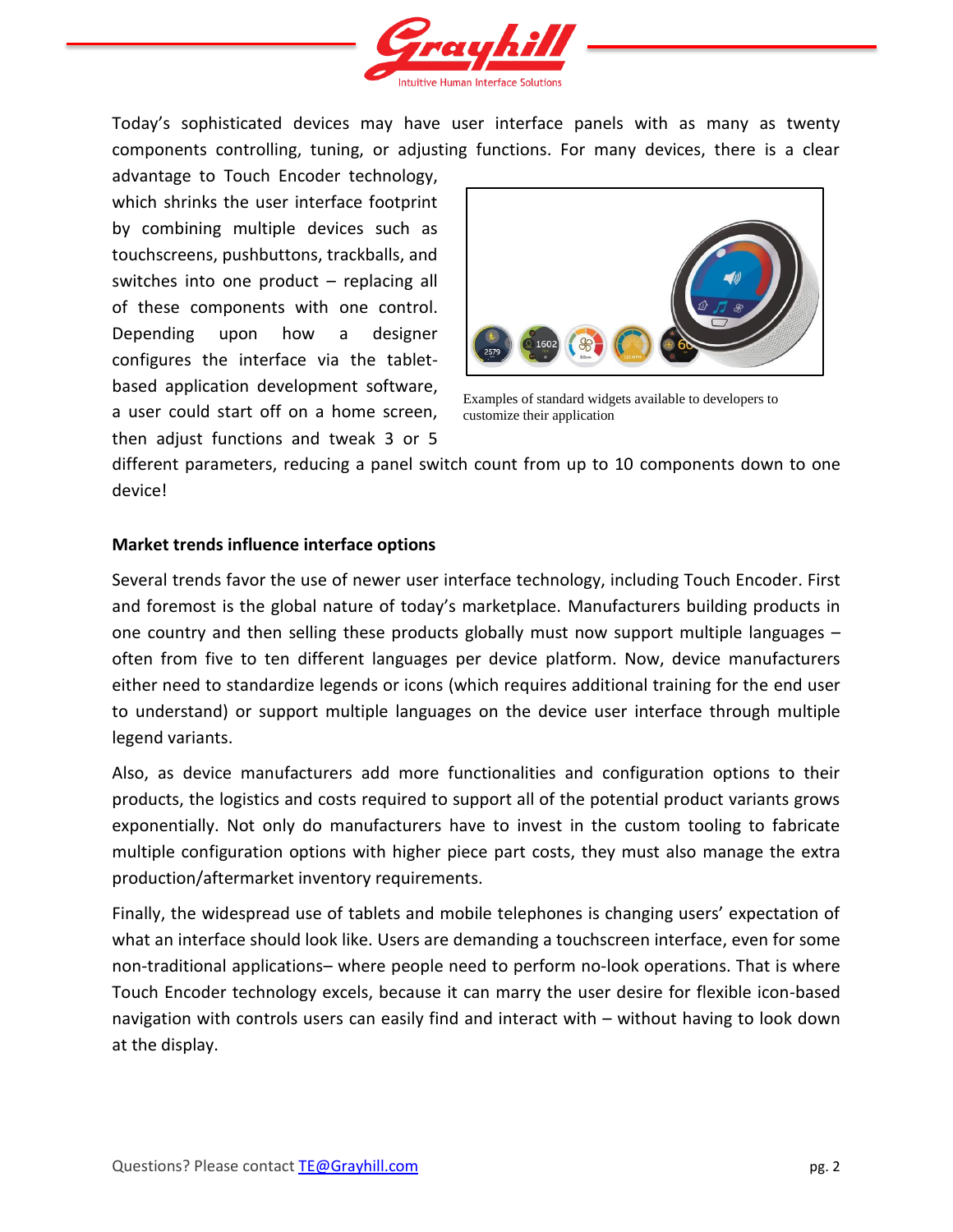

## **Key markets for Touch Encoders**



On this ultrasound panel, a Touch Encoder replaced four switches, a trackball and eight buttons.

The new Touch Encoder technology can be used in a number of markets, especially where shrinking the user interface footprint is important in new designs. For example, medical device product engineers can use a Touch Encoder to simplify designs for equipment controls in ultrasound, patient transport, and sterilization equipment control applications. The accompanying photo shows an example of an ultrasound panel in which a Touch Encoder simplified the panel design by replacing existing keypads, a

trackball, rotary, and pushbutton switches. The Touch Encoder provides users a vivid high resolution screen that is completely customizable, making it much easier and less costly to support multiple languages.



Touch Encoder supports no-look operations in off-highway vehicles.

In off-highway applications, the Touch Encoder is being used for armrest, dashboard, and marine applications where no-look operation, sealed, impact resistance, and CAN bus interface is a requirement.



Removing multiple buttons can save costs in industrial equipment and appliance designs.

For the industrial market, the Touch Encoder can be used for fabrication and production assembly equipment and for surface mount technology (SMT), as well as appliances. Product development engineers in these markets tend to be cost conscious looking for a costengineered user interface with as much functionality as possible. For them, removing multiple buttons can save costs in unit price and tooling costs. A simplified interface also helps with training, since workers do not

have to navigate through a complex user interface on a cumbersome panel to operate a piece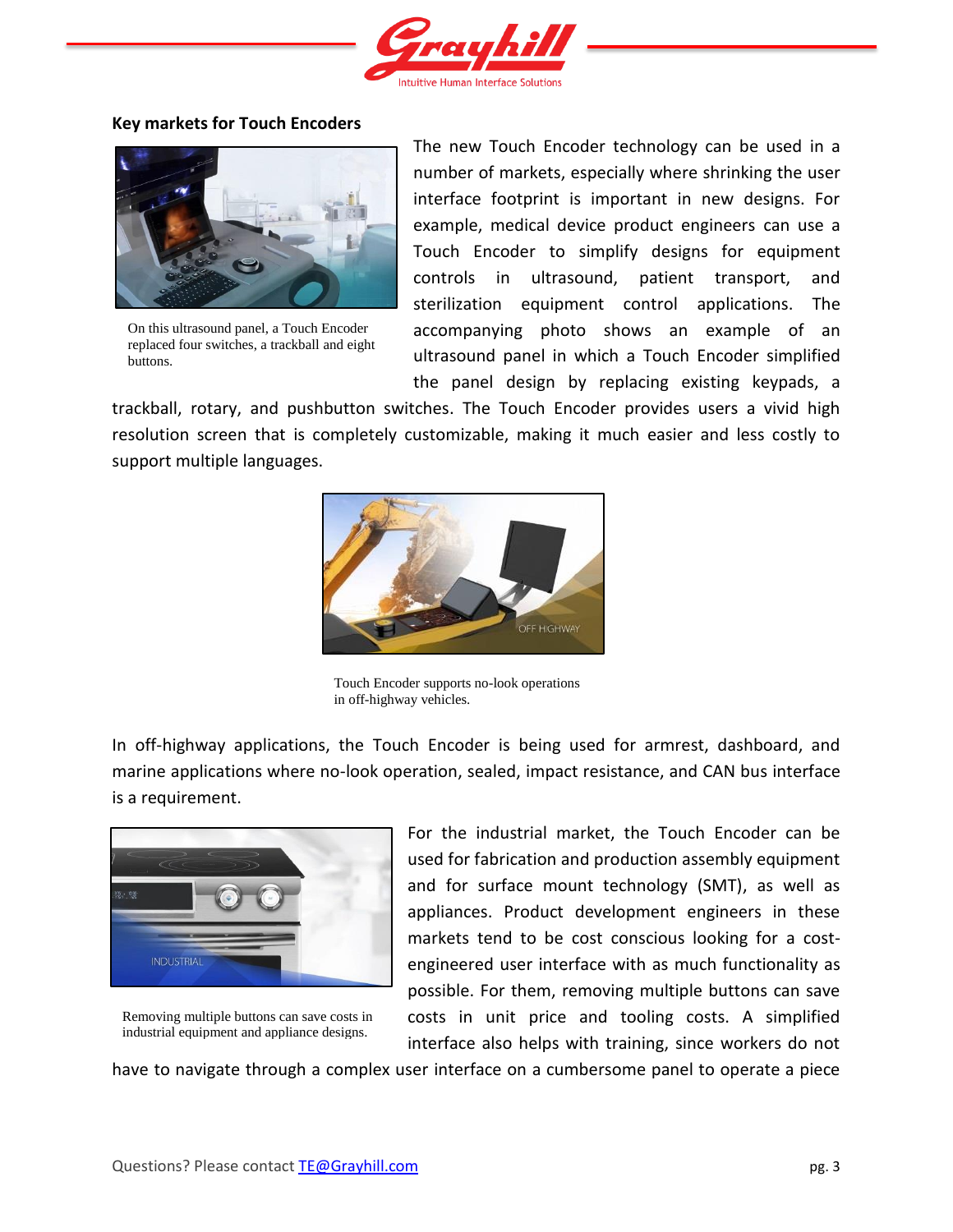

of equipment. Anyone who can use a cell phone could walk up to a machine and quickly become proficient with this intuitive device.

For the digital audio visual market, the Touch Encoder is a better choice for those performing audio/video mixing tasks. Instead of moving between multiple switches and pushbuttons to tweak audio/video functions, sound engineers can keep their hands in one spot and perform all the functions from one control.

For the vast majority of applications, designers use a Universal Serial Bus (USB) or CANBUS protocol for



In the digital audio visual market, designers can use touch encoders to enable users to perform multiple functions from one control.

communicating data between the Touch Encoder and the host processor. For example, once a developer writes an app and downloads it onto the device, users can plug the Grayhill Touch Encoder into a computer, and it will instantly recognize the device providing ease of integration. In off-highway, industrial and some medical devices (interventional devices, X-ray or CT scanners), a CANBus protocol is used to conveniently communicate with multiple devices on the same bus interface.

## **Under the hood of new Touch Encoder technology**

New Touch Encoder technology, like the Grayhill Touch Encoder, is built to survive harsh environments without sacrificing style or functionality. The Touch Encoder uses a non-contact Hall-effect sensor to provide coded output, determining the position based on feedback from the sensor. Designed with a sealed, rugged construction, it is also impact resistant and will survive environments in which other user interface devices would fail. In addition, the Touch Encoder has been engineered to have excellent haptics – providing consistent and crisp feedback to the user, and ultimately showcasing the high quality of the device or end product. The switch detent is repeatable and stable over its life in environments where it can be subjected to wide temperature ranges, electrical noise, vibration, and shock.

The Touch Encoder has a vivid high resolution color display. It supports no-look operation, multiple configuration options, and can incorporate tap, swipe, and rotation gestures. Using the Touch Encoder makes it much easier and less costly to support multiple languages. Those transitioning from older designs can use the Touch Encoder to get a modern design with much more information than available on a monochrome or low resolution color display.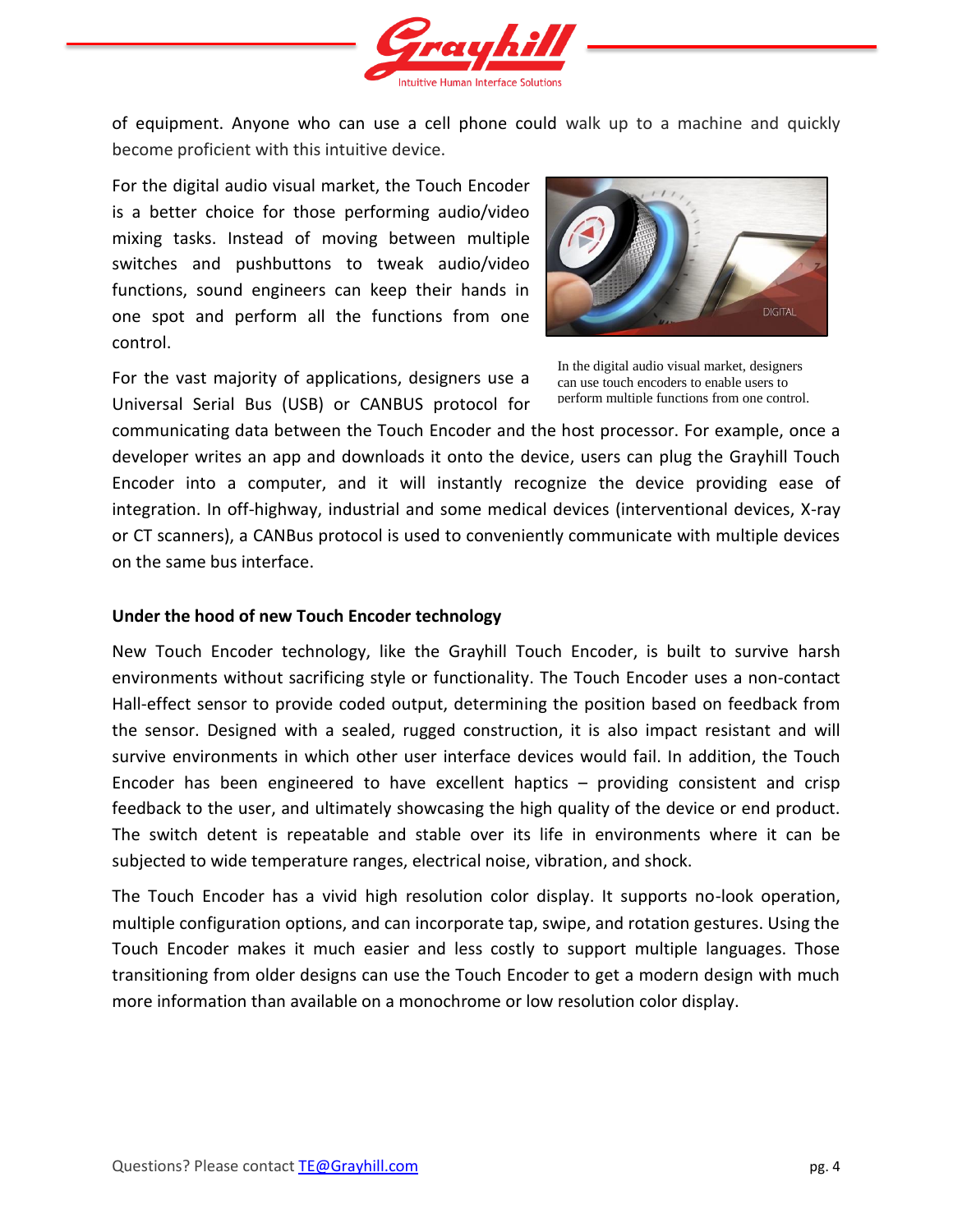

#### **Ease of development with tablet-based development kit**

To make the new Touch Encoder technology capable of placing so much functionality in one control, ease of application development is paramount. To achieve this goal, the Grayhill Touch Encoder uses an extremely simple tablet-based development kit that allows anyone to develop a custom interface. Industrial designers can personalize multitouch gestures, generate images, customize the display, and trigger the logic themselves,



Anyone can develop a customized interface using Grayhill's intuitive tablet based development application.

without needing a software engineer to configure the device.

Designers communicate to the Software Development Kit (SDK) through wireless technology, so no hard wiring is required. After receiving the development kit, designers simply unpack it and immediately get an overview of how to write a program using the application on the tablet. Within a half hour, users will be writing programs and downloading software, making the entire development process extremely comfortable.

#### **Cross generational appeal**

By combining the functionality of a rotary switch with a touch display, the Touch Encoder bridges the user generation gap without sacrificing the goal of creating an intuitive user experience. Users can navigate through the interface by swiping and tapping through the touch display while fine adjustment of parameters can be accomplished with the ring encoder. The consistency of haptics of the tactile feedback conveys the traditional expectations of quality, while the vivid color display provides the palette to showcase the product branding to ensure a positive first impression. The goal of any user interface device is to make the experience of interacting with device both intuitive and



Using the tablet based development app, standard widgets on the Touch Encoder can be easily customized for specific applications.

enjoyable. The Touch Encoder offers product designers a stylish and versatile interface built with an engineered toughness to perform in the harshest environments.